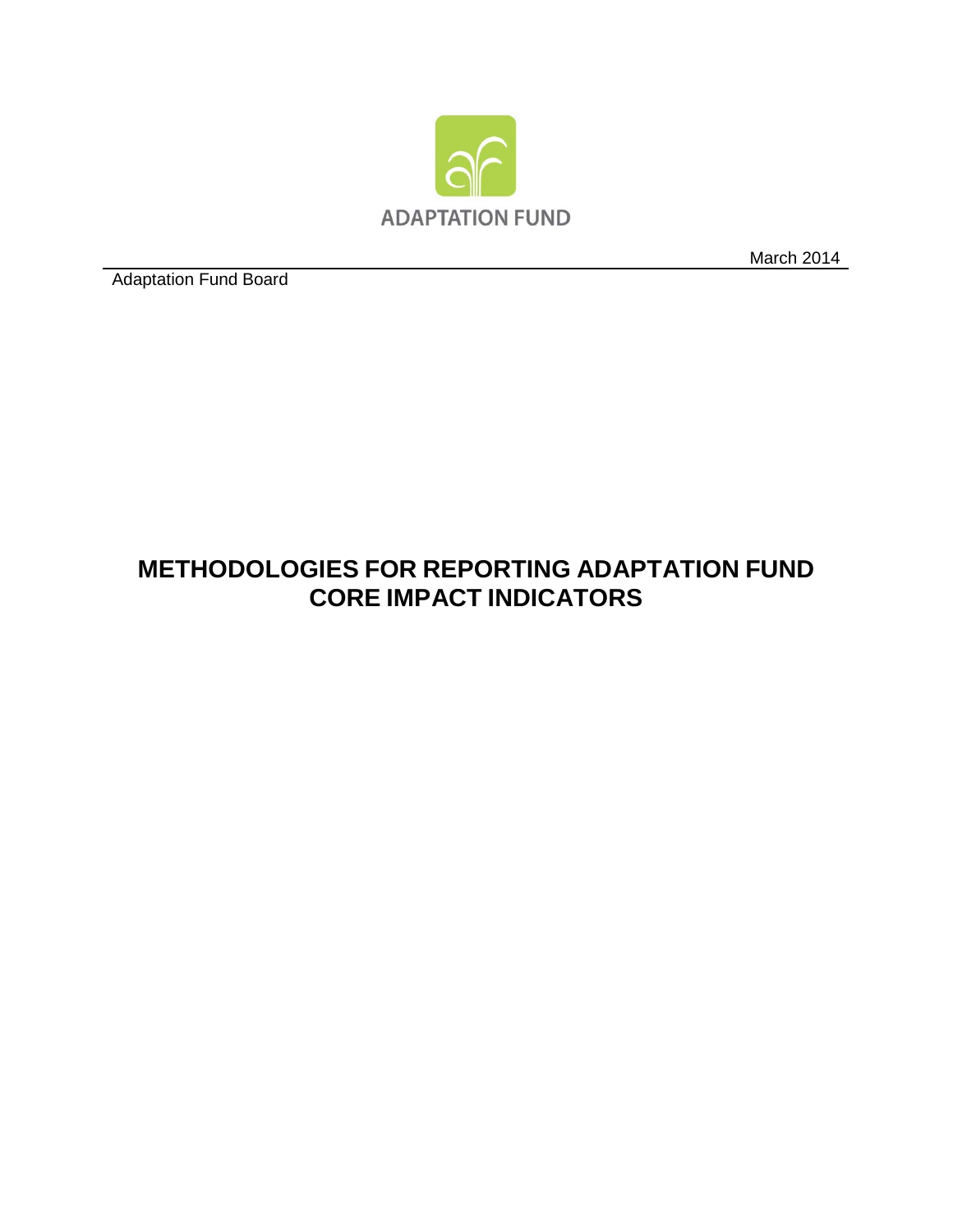## **METHODOLOGIES FOR REPORTING ADAPTATION FUND CORE IMPACT INDICATORS**

This guidance document has been designed to assist Adaptation Fund project proponents to define and measure core indicators in order to assess progress at the project level.

| Type of                               | Number of Beneficiaries <sup>1</sup>                                                                                                                                                                                                                                                                                                                                                                                                                                                                                                                                                                                                                                                                       |  |  |  |  |  |  |  |  |  |
|---------------------------------------|------------------------------------------------------------------------------------------------------------------------------------------------------------------------------------------------------------------------------------------------------------------------------------------------------------------------------------------------------------------------------------------------------------------------------------------------------------------------------------------------------------------------------------------------------------------------------------------------------------------------------------------------------------------------------------------------------------|--|--|--|--|--|--|--|--|--|
| <b>Indicator</b>                      |                                                                                                                                                                                                                                                                                                                                                                                                                                                                                                                                                                                                                                                                                                            |  |  |  |  |  |  |  |  |  |
| <b>Rationale</b>                      | This indicator seeks to measure the number of people who have received an input of support from<br>the project as a proxy for increasing adaptive capacity to respond to the impact of climate change.<br>It does not seek to measure the output of whether this support was successful in reducing the<br>impacts of climate change events or effects on these people, or the outcome of increasing their<br>resilience or reducing their vulnerability to climate change.                                                                                                                                                                                                                                |  |  |  |  |  |  |  |  |  |
|                                       | 'Support' is defined as direct assistance from the project in question, with the explicit intention of<br>helping people deal with climate change impacts. It could include, for example, financial<br>resources, assets, agricultural inputs, training, communications (e.g. early warning systems) or<br>information (e.g. weather forecasting).                                                                                                                                                                                                                                                                                                                                                         |  |  |  |  |  |  |  |  |  |
|                                       | 'People Supported' should relate to population or households identified by the project in question<br>with a direct relationship to it.                                                                                                                                                                                                                                                                                                                                                                                                                                                                                                                                                                    |  |  |  |  |  |  |  |  |  |
|                                       | <i>'Effects of climate change'</i> are defined as the effects of changes both in the mean state of the<br>climate and in its variability. Normally resulting from the primary consequences of climate change:<br>changes to precipitation, temperature and sea level rise, these may be sudden onset or gradual,<br>and can include floods, droughts, storms, landslides, salination, coastal inundation, heat or cold<br>waves and biodiversity loss.                                                                                                                                                                                                                                                     |  |  |  |  |  |  |  |  |  |
|                                       | Two dimensions of support <sup>2</sup> :                                                                                                                                                                                                                                                                                                                                                                                                                                                                                                                                                                                                                                                                   |  |  |  |  |  |  |  |  |  |
| <b>Technical</b><br><b>Definition</b> | Targeted: defined as whether people (or households) can be identified by the project as<br>1)<br>receiving direct support, can be counted individually and are aware they are receiving<br>support in some sort. This implies high degree of attribution to the project.                                                                                                                                                                                                                                                                                                                                                                                                                                   |  |  |  |  |  |  |  |  |  |
|                                       | Intensity: defined as the level of support/effort provided per person, on a continuum but<br>2)<br>broad levels may be defined as:                                                                                                                                                                                                                                                                                                                                                                                                                                                                                                                                                                         |  |  |  |  |  |  |  |  |  |
|                                       | a) Low: e.g. people falling within an administrative area of an institution (e.g. Ministry of<br>local authority) receiving capacity building support.<br>Medium: e.g. people receiving information services such as flood warning or weather<br>b)<br>forecast by text; people within catchment area of structural flood defenses; people<br>living in a community where other members have been trained in emergency flood<br>response; people within a catchment area or a river basin subject to a water<br>resources management plan.<br>c) High: e.g. house raised on plinths, cash transfers, agriculture extension services,<br>training of individuals in communities to develop emergency plans. |  |  |  |  |  |  |  |  |  |
|                                       | Based on these two dimensions, there are two categories for reporting:                                                                                                                                                                                                                                                                                                                                                                                                                                                                                                                                                                                                                                     |  |  |  |  |  |  |  |  |  |
|                                       | Direct: Targeted and High intensity. Must fulfill both criteria. E.g. people receiving social<br>1)<br>protection through improved household assets, houses raised on plinths, agricultural<br>extension services, training of individuals in communities to develop emergency plans<br>and use early warning systems.                                                                                                                                                                                                                                                                                                                                                                                     |  |  |  |  |  |  |  |  |  |

<span id="page-1-0"></span><sup>&</sup>lt;sup>1</sup> The Guidance adapts the existing methodologies used by DFID ICF KPI 1<sup>1</sup> Indicator on "Number of people supported by DFID programme with the effects of climate change" and Climate Investment Fund PPCR Monitoring and Reporting Toolkit<sup>1</sup> Core indicator 5<br>"Number of people supported by the PPCR to cope with effects of climate change".

<span id="page-1-1"></span>*<sup>&</sup>quot;Number of people supported by the PPCR to cope with effects of climate change"*. 2 These dimensions of support are not completely exclusive; medium intensity support may be either targeted (e.g. early warning text messages) or not targeted (catchment area of a flood defense system). However, high intensity support should always be targeted, and low intensity support cannot normally be considered targeted. Low intensity support should not be reported for this indicator.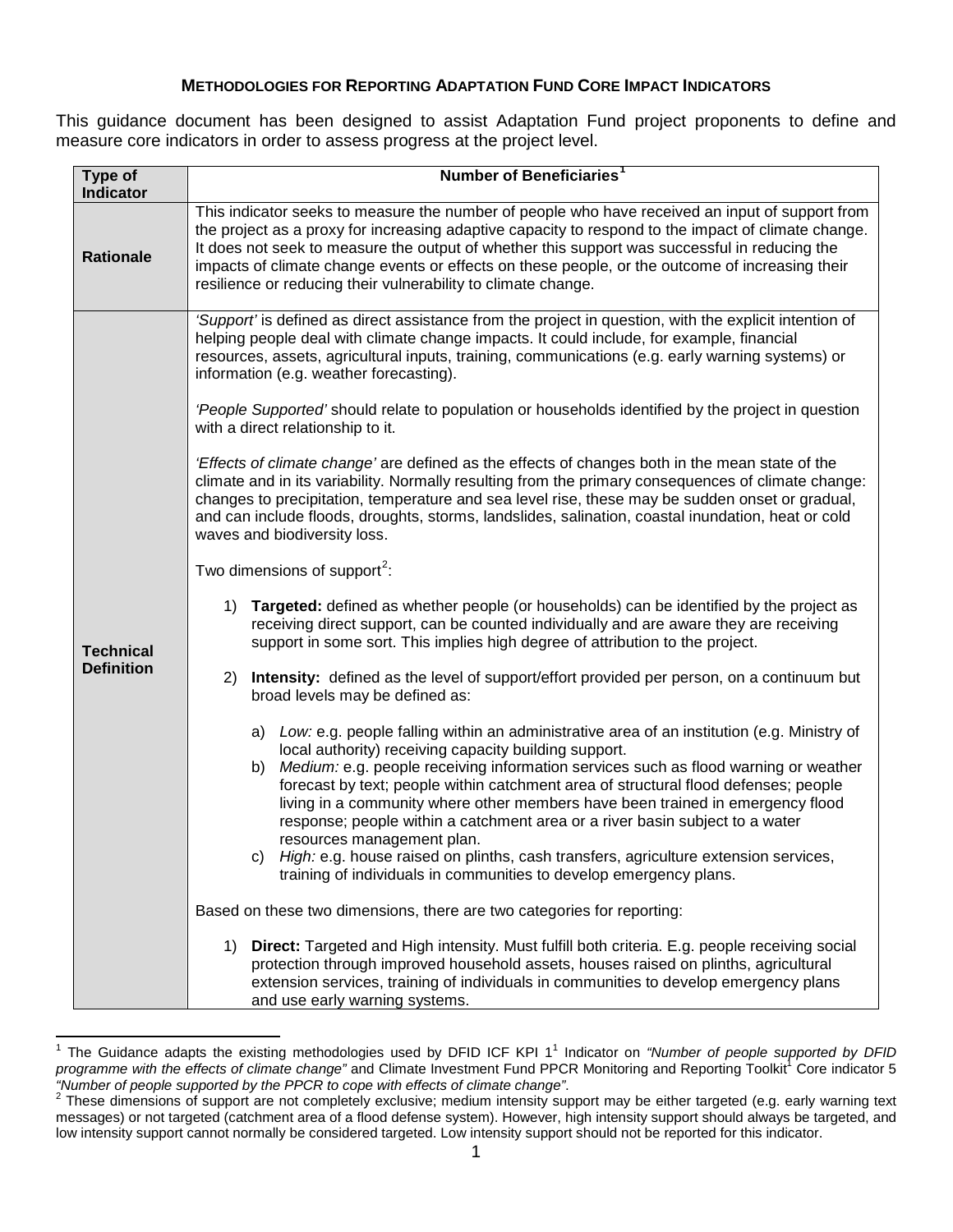|                           | 2) Indirect category covers the following:                                                                                                                                                               |  |  |  |  |  |  |  |
|---------------------------|----------------------------------------------------------------------------------------------------------------------------------------------------------------------------------------------------------|--|--|--|--|--|--|--|
|                           | Targeted and Medium intensity: e.g. people receiving weather information and text<br>a)                                                                                                                  |  |  |  |  |  |  |  |
|                           | messages early warnings.                                                                                                                                                                                 |  |  |  |  |  |  |  |
|                           | b) Not targeted and Medium intensity: e.g. people within the coverage of an early                                                                                                                        |  |  |  |  |  |  |  |
|                           | warning system, or catchment area of a large infrastructure project (e.g. flood                                                                                                                          |  |  |  |  |  |  |  |
|                           | defenses), or living in a discrete community in which other have been trained in                                                                                                                         |  |  |  |  |  |  |  |
|                           | emergency response.                                                                                                                                                                                      |  |  |  |  |  |  |  |
|                           | The indicator is expressed in absolute numbers of beneficiaries disaggregated by category of                                                                                                             |  |  |  |  |  |  |  |
|                           | reporting (direct/indirect) and gender reported at the project level. It is possible for one project to                                                                                                  |  |  |  |  |  |  |  |
|                           | reach both, direct and indirect beneficiaries, in which case these should be reported separately.                                                                                                        |  |  |  |  |  |  |  |
|                           | Monitoring data on direct and indirect beneficiaries can be collected on the level of the individual                                                                                                     |  |  |  |  |  |  |  |
|                           | (number of people) or household (number of households). However, for reporting on total, direct                                                                                                          |  |  |  |  |  |  |  |
| <b>Methodology</b><br>for | and indirect beneficiaries, data should be expressed as number of people. A standard                                                                                                                     |  |  |  |  |  |  |  |
| <b>Measuring</b>          | multiplier for household size based on the most recent national census or nationally                                                                                                                     |  |  |  |  |  |  |  |
|                           | representative household survey should be used to convert number of households to number of                                                                                                              |  |  |  |  |  |  |  |
|                           | people.                                                                                                                                                                                                  |  |  |  |  |  |  |  |
|                           |                                                                                                                                                                                                          |  |  |  |  |  |  |  |
|                           | Efforts should be made to disaggregate the reported direct and indirect beneficiaries by gender<br>and youth (age 15-24).                                                                                |  |  |  |  |  |  |  |
|                           |                                                                                                                                                                                                          |  |  |  |  |  |  |  |
|                           | Direct and indirect beneficiaries should be reported for each project component using the                                                                                                                |  |  |  |  |  |  |  |
|                           | annexed table. The indicator should be reported at three stages throughout the life of a project:                                                                                                        |  |  |  |  |  |  |  |
| <b>Reporting</b>          |                                                                                                                                                                                                          |  |  |  |  |  |  |  |
| <b>Format</b>             | At project approval stage;<br>1)                                                                                                                                                                         |  |  |  |  |  |  |  |
|                           | 2) At the first year of implementation (in order to confirm the data on the ground);<br>3) And at the project completion stage.                                                                          |  |  |  |  |  |  |  |
|                           | The baseline is set at 0, since no people were supported by the Adaptation Fund before the                                                                                                               |  |  |  |  |  |  |  |
| <b>Baseline</b>           | project was implemented.                                                                                                                                                                                 |  |  |  |  |  |  |  |
|                           |                                                                                                                                                                                                          |  |  |  |  |  |  |  |
| <b>Time Period</b>        | Project duration                                                                                                                                                                                         |  |  |  |  |  |  |  |
|                           | Efforts should be made to use recent data sourced from national systems (e.g. population                                                                                                                 |  |  |  |  |  |  |  |
|                           | data). Data may be available from the census bureau or other census information institution or                                                                                                           |  |  |  |  |  |  |  |
| <b>Data</b>               | public offices and institutions with development projects in the project area. Where recent data are<br>not available in national systems, project specific surveys should be used to monitor the number |  |  |  |  |  |  |  |
| <b>Sources</b>            | of direct and indirect beneficiaries of each project.                                                                                                                                                    |  |  |  |  |  |  |  |
|                           |                                                                                                                                                                                                          |  |  |  |  |  |  |  |
|                           | Where social (vulnerability) baseline surveys and analyses have been conducted, monitoring will                                                                                                          |  |  |  |  |  |  |  |
|                           | allow for disaggregation of the number of poor, female and youth beneficiaries.                                                                                                                          |  |  |  |  |  |  |  |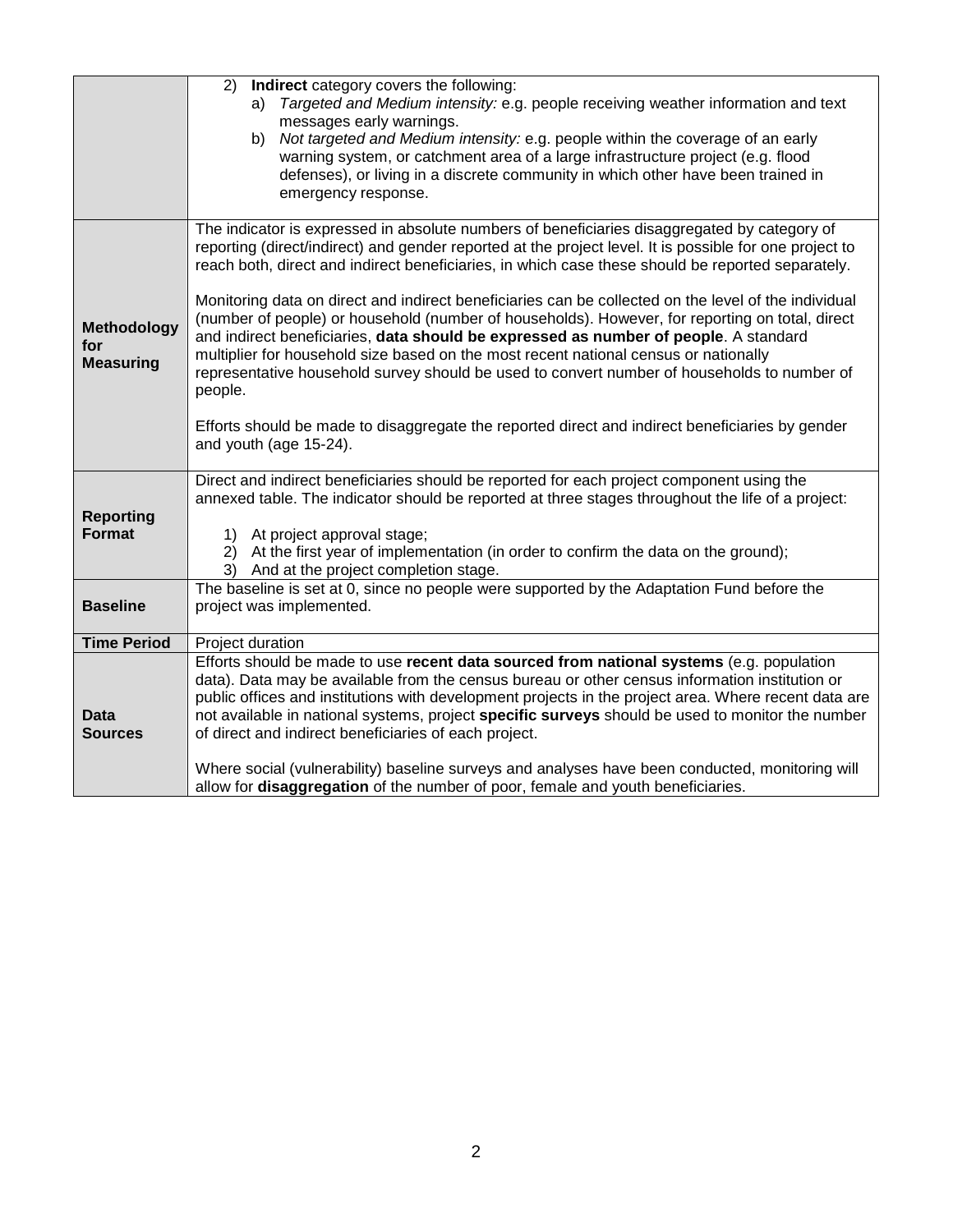| Type of<br><b>Indicator</b>           | Early Warning Systems <sup>3</sup>                                                                                                                                                                                                                                                                                                                                                                                                                                                                                                                                                                                                                                                                                                                                                                                                                                                                                                                                                                                                                                                                                                                                                                                                                                                                                                                                                                                                                                                                                                                                                                                                                                                                                                                                                                                                                                                                                                                                                                                                                                                                                                                                                                                                                                                                                                                                                                                                                                                                                                  |
|---------------------------------------|-------------------------------------------------------------------------------------------------------------------------------------------------------------------------------------------------------------------------------------------------------------------------------------------------------------------------------------------------------------------------------------------------------------------------------------------------------------------------------------------------------------------------------------------------------------------------------------------------------------------------------------------------------------------------------------------------------------------------------------------------------------------------------------------------------------------------------------------------------------------------------------------------------------------------------------------------------------------------------------------------------------------------------------------------------------------------------------------------------------------------------------------------------------------------------------------------------------------------------------------------------------------------------------------------------------------------------------------------------------------------------------------------------------------------------------------------------------------------------------------------------------------------------------------------------------------------------------------------------------------------------------------------------------------------------------------------------------------------------------------------------------------------------------------------------------------------------------------------------------------------------------------------------------------------------------------------------------------------------------------------------------------------------------------------------------------------------------------------------------------------------------------------------------------------------------------------------------------------------------------------------------------------------------------------------------------------------------------------------------------------------------------------------------------------------------------------------------------------------------------------------------------------------------|
| <b>Rationale</b>                      | Early warning is critical for disaster risk reduction. The objective of an early warning system is to<br>empower individuals and communities that are threatened by hazards to respond in sufficient time<br>and in appropriate manners in order to reduce the possibility of personal injury, loss of life and<br>livelihoods, damage to physical assets and the environment.                                                                                                                                                                                                                                                                                                                                                                                                                                                                                                                                                                                                                                                                                                                                                                                                                                                                                                                                                                                                                                                                                                                                                                                                                                                                                                                                                                                                                                                                                                                                                                                                                                                                                                                                                                                                                                                                                                                                                                                                                                                                                                                                                      |
| <b>Technical</b><br><b>Definition</b> | Early warning systems comprise four critical components: (1) risk knowledge, (2) monitoring<br>and warning service, (3) dissemination and communication, and (4) response capability.<br>(1) 'Risk Knowledge'<br>Risk knowledge is produced from a systematic exploration of hazards and their impacts. Risk<br>assessments, risk mapping and ranking, hazard mapping can help motivate people, prioritize<br>early warning system needs and guide preparations for response and disaster prevention<br>activities. Assessments of risks should take into account dynamics of hazards and climate change<br>vulnerabilities and require systematic collection and analysis of data.<br>(2) 'Monitoring and Warning Service'<br>Hazard monitoring and forecasting directly builds on risk knowledge. Warning services must have<br>a sound scientific basis for predicting and forecasting and must reliably continually operate.<br>Continuous monitoring of hazard parameters and precursors is necessary to generate accurate<br>warnings in a timely fashion.<br>The main hazards include:<br>Hydro meteorological hazards:<br>Floods<br><b>Tropical cyclones</b><br>Severe storms<br>٠<br><b>Droughts</b><br>$\bullet$<br><b>Extreme temperatures</b><br>٠<br>Air pollution, haze, and smoke<br>Dust and sandstorms<br>Snow avalanches and winter weather hazards<br>Geological hazards:<br>Earthquakes<br>Tsunami<br>Landslides<br>Environmental degradation:<br>Desertification<br>Coastal erosion is also a natural hazard of significance in a climate change context.<br>(3) 'Dissemination and Communication'<br>Warnings must get to the people at risk. The warnings should contain clear and useful information<br>that enables proper responses. Regional, national, and community-level dissemination of the<br>information must be based on clear protocols and procedures and supported by an adequate<br>telecommunications infrastructure. Multiple communication channels include social networks,<br>broadcast, print media, SMS, video messaging and others and are necessary to ensure everyone<br>is reached and to avoid the failure of any one channel, as well as to reinforce the warning<br>message.<br>A typical warning dissemination chain involves channeling warnings from technical and scientific<br>sources through government decision makers and the media to multiple receivers who may also<br>function as onward disseminators. Such users include emergency services, security agencies, |

<span id="page-3-0"></span><sup>3</sup> This Guidance builds on the rationale and definition of an 'early earning system' as articulated in "Global Survey of Early Warning Systems: An assessment of capacities, gaps and opportunities towards building a comprehensive global early warning system for all natural hazards" (2006). A report prepared at the request of the Secretary-General of the United Nations; United Nations. Available at <http://www.unisdr.org/2006/ppew/info-resources/ewc3/Global-Survey-of-Early-Warning-Systems.pdf>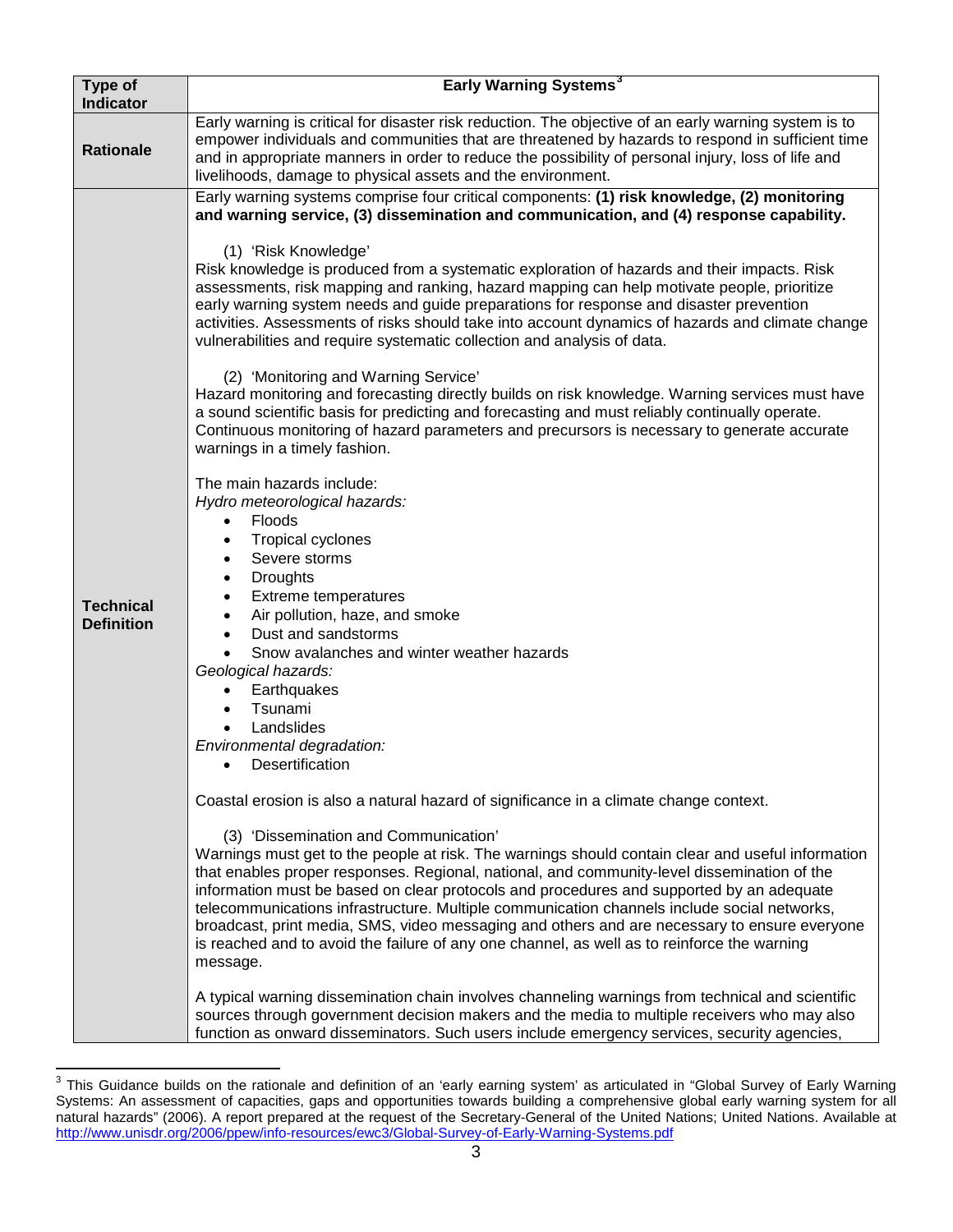|                                               | operators of utilities, information and communication services, other economic service providers<br>and vulnerable communities.                                                                                                                                                                                                                                                                                                                                                                                 |  |  |  |  |  |
|-----------------------------------------------|-----------------------------------------------------------------------------------------------------------------------------------------------------------------------------------------------------------------------------------------------------------------------------------------------------------------------------------------------------------------------------------------------------------------------------------------------------------------------------------------------------------------|--|--|--|--|--|
|                                               | (4) 'Response Capability'<br>Communities should be aware how to react to the warning services. This requires systematic<br>education and preparedness programs led by disaster management authorities. It is essential that<br>disaster management plans are in place and are well practiced and tested. The community should<br>be well informed on options for safe behavior and on means to avoid damage and loss of<br>property.                                                                            |  |  |  |  |  |
|                                               | Responses to early warnings involve activating coping mechanisms (mainly for orderly movement<br>of people out of areas at risk, seeking shelter and safely securing assets) before a disaster<br>strikes. In contrast, post-disaster response implies the wider range of recovery, rehabilitation and<br>reconstruction efforts in the aftermath of disasters. However, both processes are part of disaster<br>preparedness and employ common emergency procedures.                                            |  |  |  |  |  |
| <b>Methodology</b><br>for<br><b>Measuring</b> | The indicator is expressed by an absolute number of a proper category of EWS and hazard<br>targeted, geographical coverage, and number of municipalities. These parameters should be<br>reported at the project level. It is possible for one project to invest into several categories of EWS,<br>in which case these should be reported separately.                                                                                                                                                           |  |  |  |  |  |
| <b>Reporting</b><br><b>Format</b>             | The categories of EWS and hazard targeted, geographical coverage, and number of<br>municipalities should be reported for each project component using the annexed table. The<br>indicator should be reported at three stages throughout the life of a project:<br>At project approval stage;<br>1)<br>At the first year of implementation (in order to confirm the data on the ground);<br>2)<br>3) And at the project completion stage.                                                                        |  |  |  |  |  |
| <b>Baseline</b>                               | The baseline represents the number and category of the EWS present in the targeted<br>geographical area that were supported by local/government or other organizations, or even by the<br>Adaptation Fund in the past.<br>Use scale 1-4 for the baseline component of the EWS: (1) risk knowledge, (2) monitoring and<br>warning service, (3) dissemination and communication, and (4) response capability. The baseline<br>is set at 0 when no EWS of the type were supported before the project was approved. |  |  |  |  |  |
| <b>Time Period</b>                            | Project duration                                                                                                                                                                                                                                                                                                                                                                                                                                                                                                |  |  |  |  |  |
| Data<br><b>Sources</b>                        | The following sources of information for establishing 'risk knowledge' might be useful:<br>DFID Climate Risk Impacts on Sectors and Programmes (CRISP). Available at<br>http://tinyurl.com/ccorchid<br>Data for monitoring and warning service, dissemination and communication, and response<br>capability may be available from public offices and institutions with development projects in the<br>project area. Primary data (interviews) is another source of information.                                 |  |  |  |  |  |
|                                               |                                                                                                                                                                                                                                                                                                                                                                                                                                                                                                                 |  |  |  |  |  |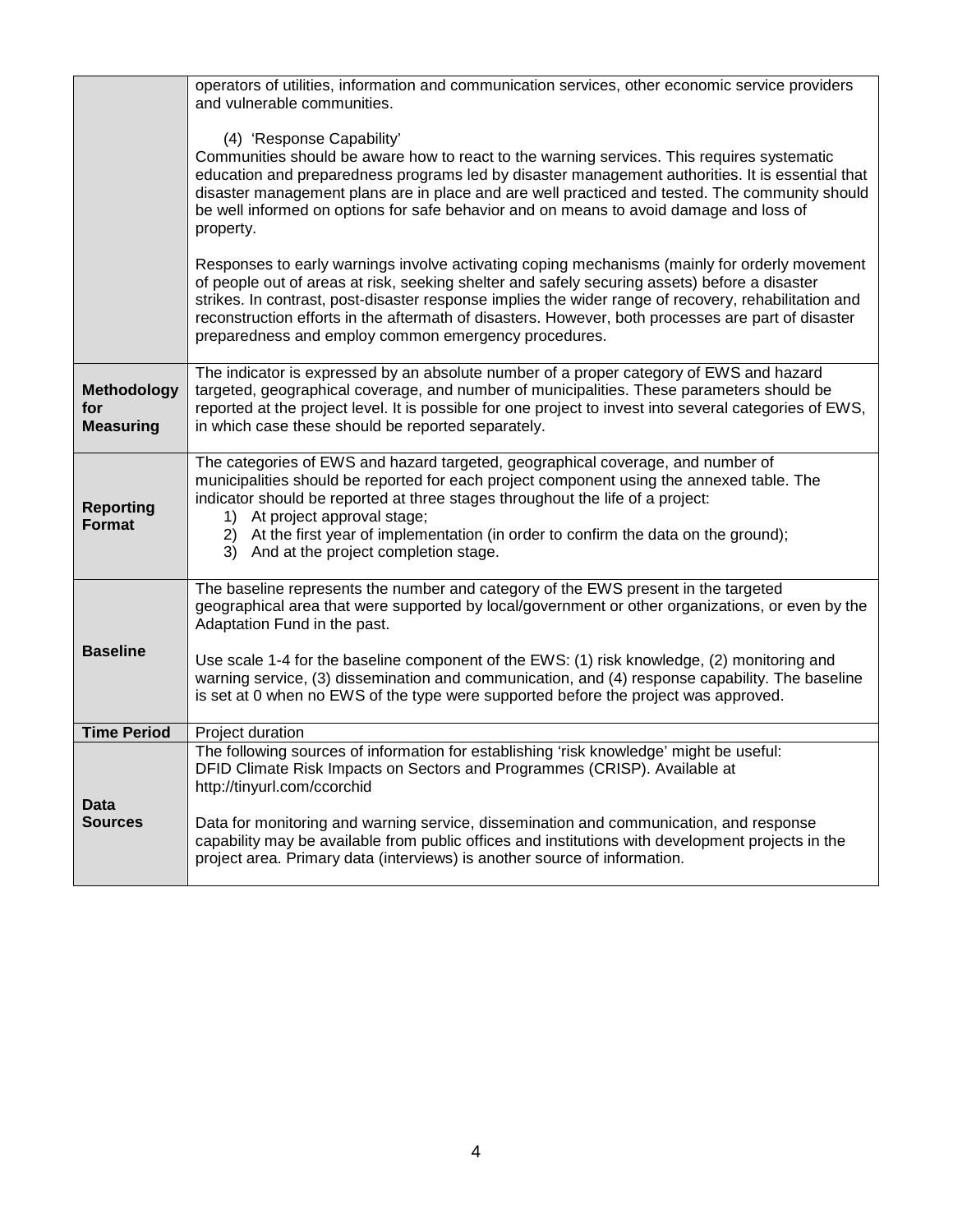| Type of<br><b>Indicator</b>                   | Assets Produced, Developed, Improved, or Strengthened <sup>4</sup>                                                                                                                                                                                                                                                                                                                                                                                                                                                                                                                                                                                                                                                                                                                                                                                                                                                                                                                                                                                                                                                                                                                                                                                                                                                                                                                                                                                                                                                                                                                                                            |  |  |  |  |  |
|-----------------------------------------------|-------------------------------------------------------------------------------------------------------------------------------------------------------------------------------------------------------------------------------------------------------------------------------------------------------------------------------------------------------------------------------------------------------------------------------------------------------------------------------------------------------------------------------------------------------------------------------------------------------------------------------------------------------------------------------------------------------------------------------------------------------------------------------------------------------------------------------------------------------------------------------------------------------------------------------------------------------------------------------------------------------------------------------------------------------------------------------------------------------------------------------------------------------------------------------------------------------------------------------------------------------------------------------------------------------------------------------------------------------------------------------------------------------------------------------------------------------------------------------------------------------------------------------------------------------------------------------------------------------------------------------|--|--|--|--|--|
| <b>Rationale</b>                              | To assess the extent to which a project intervention(s) has reached its intended results or<br>objective to respond to climate change variability through improving, developing, or strengthening<br>asset(s).                                                                                                                                                                                                                                                                                                                                                                                                                                                                                                                                                                                                                                                                                                                                                                                                                                                                                                                                                                                                                                                                                                                                                                                                                                                                                                                                                                                                                |  |  |  |  |  |
| <b>Technical</b><br><b>Definition</b>         | There are two types of assets considered:<br>1) Development sector services<br>This type of support assumes support for <i>development</i> sector services in projects to increase<br>resilience and adapt to climate change, e.g. support the reform of coastal management laws;<br>control the spread of infectious diseases; increased capacity of extension services; provision of<br>local or national-level climate index-based insurance mechanisms; provision of expanded and<br>improved food security systems; and improved conditions for vulnerable children and youth.<br>2) Physical infrastructure<br>Physical infrastructure to increase resilience and adapt to climate change includes for example<br>the following: roads, hotels, houses, causeways, airports, hospitals, government buildings,<br>schools, training centers, drinking water systems, wastewater treatment facilities, irrigation<br>systems, drainage, flood management systems, water harvesting systems.<br>'Improved' should include technical, environmental, social, and financial cost-effectiveness<br>assessment.<br>'Produced' assumes the physical asset does not exist at the start of the intervention.<br>'Strengthened' assumes the physical asset already exists but its capacity will be improved to<br>withstand conditions resulting from climate variability more effectively. The asset could also be<br>rebuilt somewhere else, e.g. a road that would be covered by sea level rise in the future<br>(scenario); move the road if the stakeholders believe this is one of the cost-effective adaptation<br>options. |  |  |  |  |  |
| <b>Methodology</b><br>for<br><b>Measuring</b> | In the attached Annex, describe the sector under the project: Disaster Risk Management, Coastal<br>Management, Water Management, Food Security, Rural Development, Agriculture, Health, Urban<br>Management, etc.<br>There are two ways to report changes in the state of the asset:<br>Quantitative reporting: When possible, use absolute numbers in metric system. If the asset is<br>produced or strengthened, count the number of infrastructure/facilities and its change that the<br>project has affected. The number should represent the infrastructure/facilities where the<br>production and strengthening works have been fully completed within the project duration period.<br>Qualitative reporting: When using an absolute number is not feasible and the asset is <i>improved</i><br>or developed, use scale (1-5) for summarizing extent to which all technical, environmental, social,<br>and financial/economic aspects of asset have improved:<br>5: Fully improved<br>4: Mostly Improved<br>3: Moderately improved<br>2: Somewhat improved<br>1: Not improved<br>Briefly describe the challenges and/or opportunities supporting the responses above.<br><b>Development sector services</b><br>1)                                                                                                                                                                                                                                                                                                                                                                                                       |  |  |  |  |  |

<span id="page-5-0"></span><sup>4</sup> The Methodology for this indicator builds on the Adaptation Fund "Results Framework and Baseline Guidance" document available on the AF website https://www.adaptation-

fund.org/sites/default/files/Results%20Framework%20and%20Baseline%20Guidance%20final%20compressed.pdf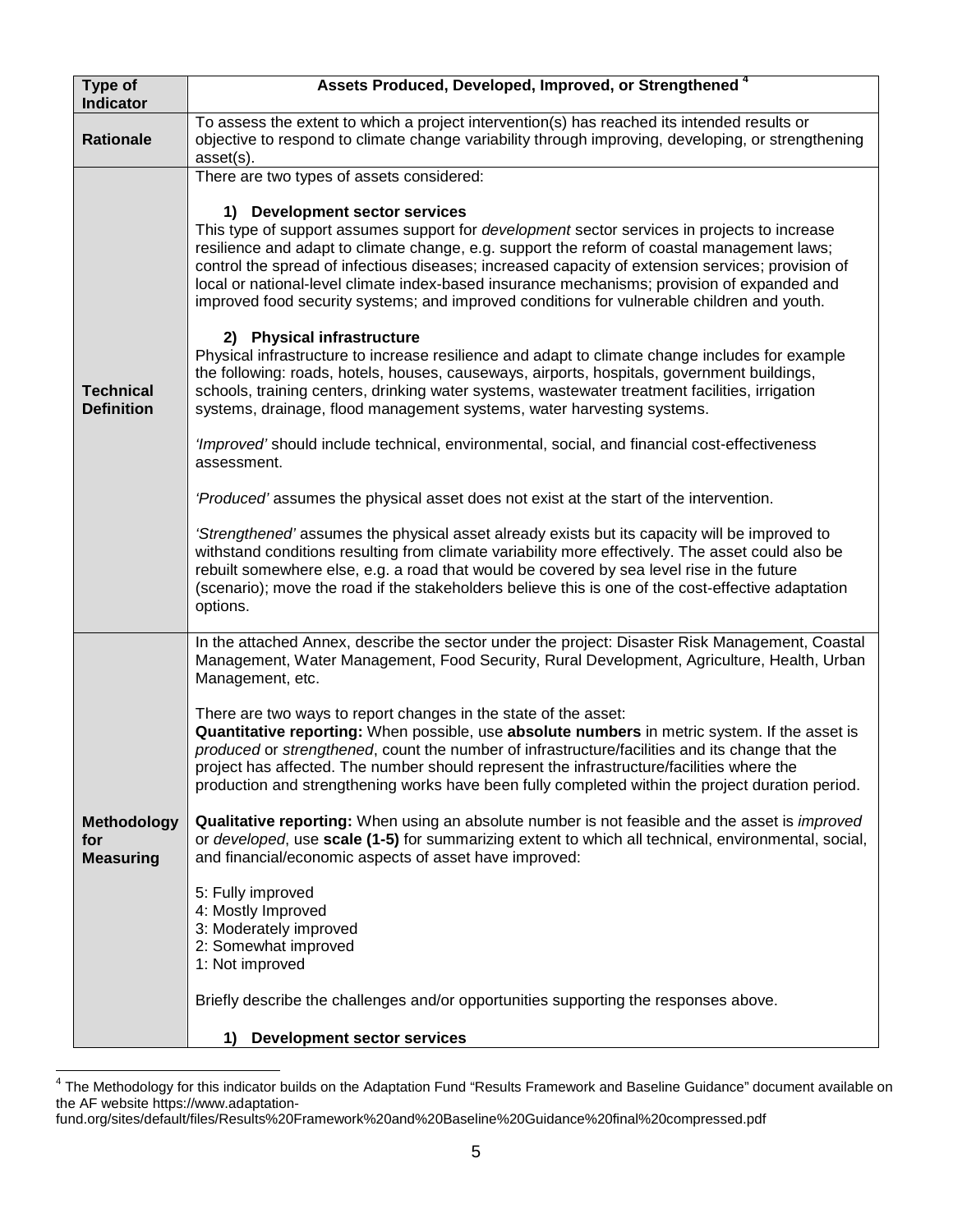|                    | Indicate the changes addressed by project. Examples of changes:                                                                                             |  |  |  |  |
|--------------------|-------------------------------------------------------------------------------------------------------------------------------------------------------------|--|--|--|--|
|                    | Infection rates of population to climate-sensitive diseases improved (scale)<br>$\circ$                                                                     |  |  |  |  |
|                    | Innovative insurance mechanisms developed (absolute number disaggregated by gender)<br>$\circ$<br>Climate index-based insurance developed (type)            |  |  |  |  |
|                    | $\circ$<br>Change in food availability given the existing and projected climate change (tons/year)<br>$\circ$                                               |  |  |  |  |
|                    |                                                                                                                                                             |  |  |  |  |
|                    | 2) Physical infrastructure                                                                                                                                  |  |  |  |  |
|                    | Technology: rainwater harvesting; Use of treated wastewater in irrigation, soilless agriculture;                                                            |  |  |  |  |
|                    | integrated pest management, and others. Indicate the changes addressed by project. Examples                                                                 |  |  |  |  |
|                    | of changes:                                                                                                                                                 |  |  |  |  |
|                    |                                                                                                                                                             |  |  |  |  |
|                    | Increase in water supply in the targeted areas to withstand impacts of climate change<br>$\circ$                                                            |  |  |  |  |
|                    | (tons/m3)                                                                                                                                                   |  |  |  |  |
|                    | Coastal erosion defenses constructed to withstand impacts of climate change (km)<br>$\circ$<br>Road constructed to withstand impacts of climate change (km) |  |  |  |  |
|                    | $\circ$<br>Land under irrigation systems to withstand impacts of climate change (ha)<br>$\circ$                                                             |  |  |  |  |
|                    | Rainwater harvested from roof tops to withstand impacts of climate change (m3)<br>$\circ$                                                                   |  |  |  |  |
|                    | Water efficient irrigation systems deployed to withstand impacts of climate change (type)<br>$\circ$                                                        |  |  |  |  |
|                    | Six sets of 38 pilot community-managed agro-pastoral shade garden plots (1 ha per<br>$\circ$                                                                |  |  |  |  |
|                    | family) established that includes date palms, multi-purpose fence trees, local and regional                                                                 |  |  |  |  |
|                    | varieties of climate resilient forage, vegetables and fruits (henna, dates, jujube, and                                                                     |  |  |  |  |
|                    | mango) benefiting 228 agro-pastoral families - approximately 2,800 people (US\$                                                                             |  |  |  |  |
|                    | 1,146,000)                                                                                                                                                  |  |  |  |  |
|                    | The type of asset and its changes should be reported for each project component using the                                                                   |  |  |  |  |
| <b>Reporting</b>   | annexed table. The indicator should be reported at three stages throughout the life of a project:<br>1) At project approval stage;                          |  |  |  |  |
| <b>Format</b>      | At the first year of implementation (in order to confirm the data on the ground);<br>2)                                                                     |  |  |  |  |
|                    | 3)<br>And at the project completion stage.                                                                                                                  |  |  |  |  |
|                    | The baseline represents the number and type of an asset present in the targeted geographical                                                                |  |  |  |  |
| <b>Baseline</b>    | area that was supported by local/government or other organizations. It is set at 0 when no assets                                                           |  |  |  |  |
|                    | of the type were supported before the project was approved.                                                                                                 |  |  |  |  |
| <b>Time Period</b> | Project duration                                                                                                                                            |  |  |  |  |
|                    | Technical documents related to targeted service(s) or construction process, including information                                                           |  |  |  |  |
|                    | contained in payments and financial records.                                                                                                                |  |  |  |  |
|                    |                                                                                                                                                             |  |  |  |  |
| Data               | Updated information on actual and perceived status of the service through participatory<br>consultation methods with beneficiaries and local authorities.   |  |  |  |  |
| <b>Sources</b>     |                                                                                                                                                             |  |  |  |  |
|                    | Documents and tools to assess level of improvement and adaptation of service.                                                                               |  |  |  |  |
|                    |                                                                                                                                                             |  |  |  |  |
|                    | Quantitative data on economic or technical features. Secondary data sources, particularly related                                                           |  |  |  |  |
|                    | to regularly collected government data, may prove useful.                                                                                                   |  |  |  |  |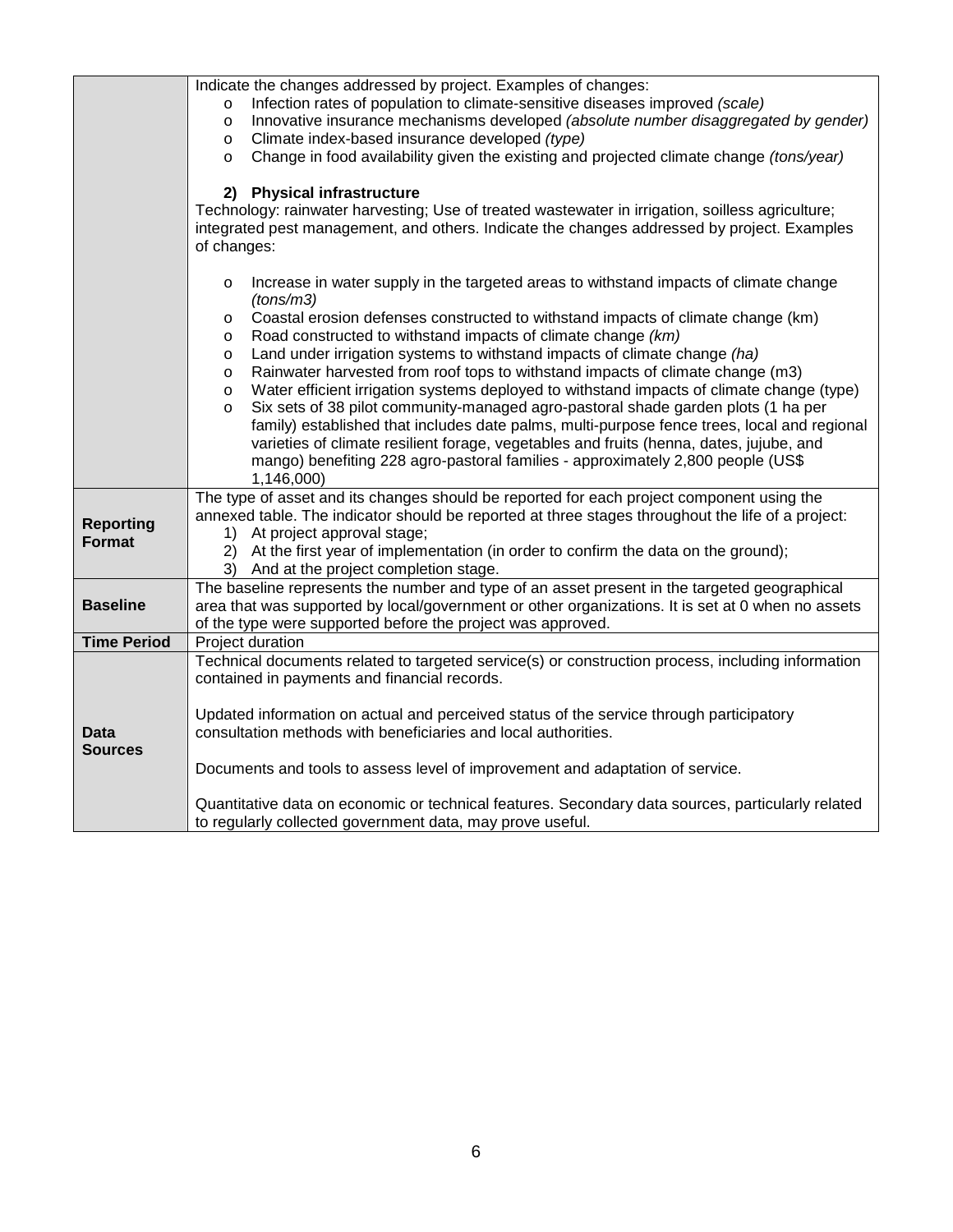| Type of<br><b>Indicator</b>                   | Increased income, or avoided decrease in income <sup>5</sup>                                                                                                                                                                                                                                                                                                                                                                                                                                                                                                                                                                                                                                                                                                                                                                                                                                                                                                                                                                                                                                                                                                                                                                |  |  |  |  |  |  |  |
|-----------------------------------------------|-----------------------------------------------------------------------------------------------------------------------------------------------------------------------------------------------------------------------------------------------------------------------------------------------------------------------------------------------------------------------------------------------------------------------------------------------------------------------------------------------------------------------------------------------------------------------------------------------------------------------------------------------------------------------------------------------------------------------------------------------------------------------------------------------------------------------------------------------------------------------------------------------------------------------------------------------------------------------------------------------------------------------------------------------------------------------------------------------------------------------------------------------------------------------------------------------------------------------------|--|--|--|--|--|--|--|
| <b>Rationale</b>                              | Household livelihoods (including income sources), which include how people obtain their income<br>and have access to and use assets to make a living, are a key part of understanding project<br>beneficiary characteristics. Greater understanding of these livelihoods and specifically sources of<br>income will allow the project manager to measure and understand the impacts of climate change<br>and climate change variability on targeted beneficiaries more effectively.<br>Income sources for households generated under climate change scenario is a measure of how<br>targeted individual livelihoods (specifically income sources and income in general) are<br>strengthened in relation to climate change impacts and variability.                                                                                                                                                                                                                                                                                                                                                                                                                                                                          |  |  |  |  |  |  |  |
| <b>Technical</b><br><b>Definition</b>         | 'Income sources' are the sources of income (agribusinesses, fisheries, etc.) of the households.                                                                                                                                                                                                                                                                                                                                                                                                                                                                                                                                                                                                                                                                                                                                                                                                                                                                                                                                                                                                                                                                                                                             |  |  |  |  |  |  |  |
| <b>Methodology</b><br>for<br><b>Measuring</b> | Efforts should be made to define to following parameters:<br>Total number of households in the area<br>Number of targeted households<br>Numbers, types and levels of targeted income sources in project area<br>$\bullet$<br>Complete additional information collection and analysis, if useful. For example, by breaking down<br>the number of households in different categories of analysis (income level, total number of<br>persons integrating the household, desegregation by gender or vulnerable groups, etc.): number<br>of households with X income sources and level of income with more secure access to livelihood<br>assets or number of households with more than two family members with X sources of income.<br>To do this, consider additional baseline information and adjustment in questionnaire.<br>Some authors defend that "diversified households are sufficiently flexible to change activities in<br>their household organization, and they may use other sources of income to underwrite their<br>responses to forecasts (Below et al.)"; others argue that diversification of sources of incomes<br>(depending on the source) may in some circumstances be detrimental to households. Analyze |  |  |  |  |  |  |  |
|                                               | how climate change would affect income sources and if they need to be adapted or diversified.<br>Based on this analysis, identify alternative income sources as needed.<br>Total number of households in the area, number of targeted households, targeted income                                                                                                                                                                                                                                                                                                                                                                                                                                                                                                                                                                                                                                                                                                                                                                                                                                                                                                                                                           |  |  |  |  |  |  |  |
| <b>Reporting</b><br><b>Format</b>             | sources, types and levels in project area should be reported for each project component using<br>the annexed table. When the numbers of livelihoods go through significant changes, such as<br>when sources of income are diversified, it may be useful to illustrate the changes by main<br>livelihoods. The indicator should be reported at three stages throughout the life of a project:<br>1) At project approval stage;                                                                                                                                                                                                                                                                                                                                                                                                                                                                                                                                                                                                                                                                                                                                                                                               |  |  |  |  |  |  |  |
|                                               | 2) At the first year of implementation (in order to confirm the data on the ground);<br>3) And at the project completion stage.                                                                                                                                                                                                                                                                                                                                                                                                                                                                                                                                                                                                                                                                                                                                                                                                                                                                                                                                                                                                                                                                                             |  |  |  |  |  |  |  |
| <b>Baseline</b>                               | The baseline represents the pre-project sources of income in the targeted geographical area that<br>were supported by local/government or other organizations, or even by the Adaptation Fund in<br>the past.                                                                                                                                                                                                                                                                                                                                                                                                                                                                                                                                                                                                                                                                                                                                                                                                                                                                                                                                                                                                               |  |  |  |  |  |  |  |
| <b>Time Period</b>                            | Project duration                                                                                                                                                                                                                                                                                                                                                                                                                                                                                                                                                                                                                                                                                                                                                                                                                                                                                                                                                                                                                                                                                                                                                                                                            |  |  |  |  |  |  |  |
| <b>Data Sources</b>                           | Socioeconomic data may be available from the census bureau or other census information<br>institution or public offices and institutions with missions focused on livelihood improvement in<br>the targeted area. Where recent data are not available in national systems, project specific<br>surveys could be used to monitor the households income of the households.                                                                                                                                                                                                                                                                                                                                                                                                                                                                                                                                                                                                                                                                                                                                                                                                                                                    |  |  |  |  |  |  |  |

<span id="page-7-0"></span><sup>5</sup> The Methodology for this indicator builds on the Adaptation Fund "Results Framework and Baseline Guidance" document available on the AF website https://www.adaptation-

fund.org/sites/default/files/Results%20Framework%20and%20Baseline%20Guidance%20final%20compressed.pdf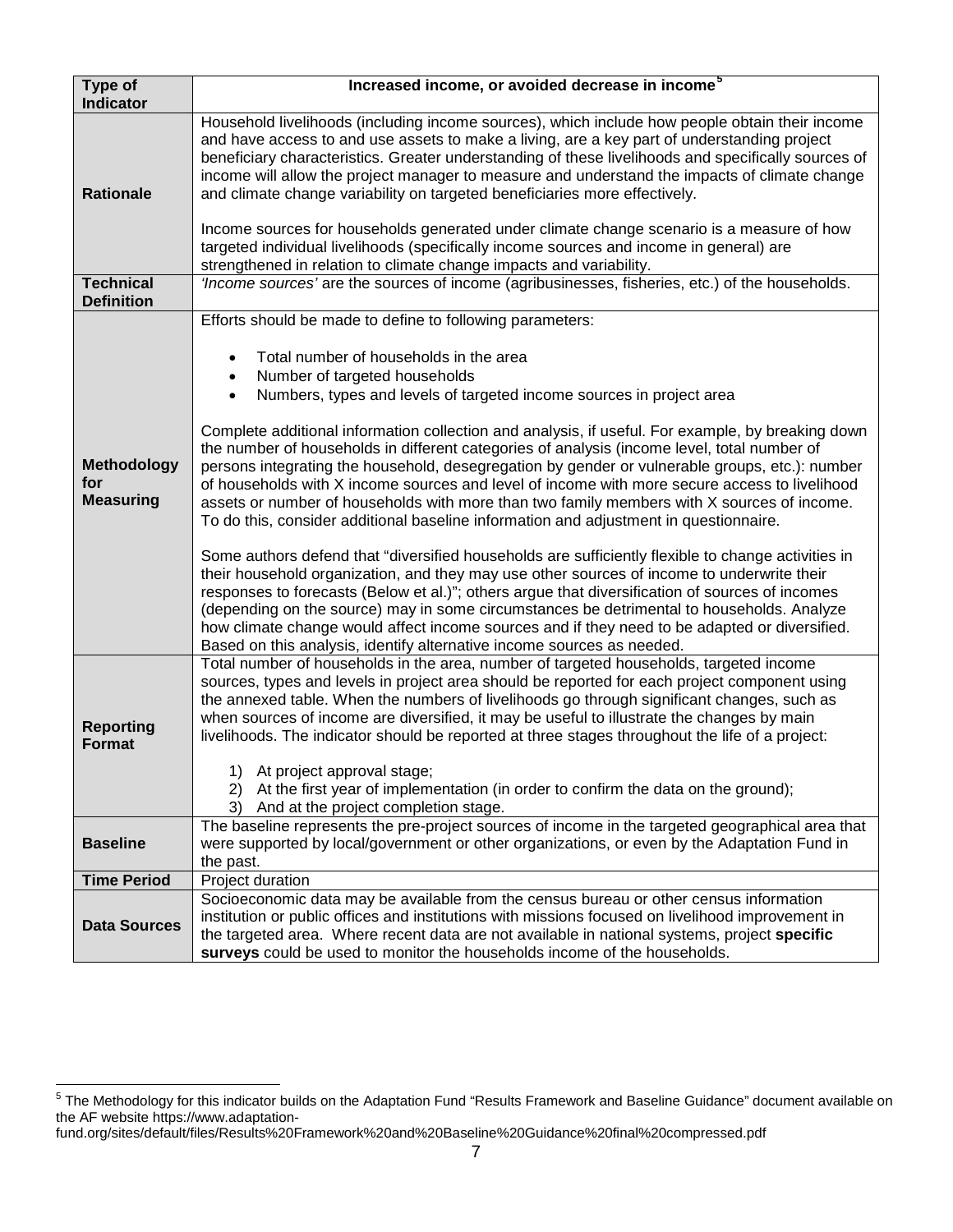| Type of<br><b>Indicator</b>           | Natural Assets Protected or Rehabilitated <sup>6</sup>                                                                                                                                                                                                                                                                    |
|---------------------------------------|---------------------------------------------------------------------------------------------------------------------------------------------------------------------------------------------------------------------------------------------------------------------------------------------------------------------------|
| <b>Rationale</b>                      | Natural assets effectively protected or rehabilitated would give information on availability of<br>adapted natural resources for human use in response to climate change impacts, as well as the<br>overall ecosystem health.                                                                                             |
|                                       | 'Natural assets' are assets of the natural environment. They consist of biological assets<br>(produced or wild), land, and water areas with their ecosystems, subsoil assets, and air.                                                                                                                                    |
| <b>Technical</b><br><b>Definition</b> | Natural assets or ecosystems can be protected or rehabilitated. For example: rehabilitation of<br>degraded land, reduced deforestation, improved biodiversity, restored mangroves, enhanced<br>integrity of ecosystem.                                                                                                    |
|                                       | In the attached Annex, describe the type of a natural asset or ecosystem under the project. For<br>example:                                                                                                                                                                                                               |
|                                       | 1) Biological asset (flora and fauna) to withstand impacts of climate change: measure<br>through changes in population numbers and diversity (including ecosystem dynamics<br>and structure).                                                                                                                             |
|                                       | 2) Land asset: measure changes in hectares or km (e.g. hectares improved through soil<br>and water conservation methods such as reduced deforestation, improved integrity of<br>ecosystems, reduced erosion and degradation, improved water retention, etc.).                                                             |
| <b>Methodology</b><br>for Measuring   | Then state the changes in the state of a natural assets or ecosystem. When possible, use<br>absolute numbers in metric system (e.g. 1000 km of coastline protected).                                                                                                                                                      |
|                                       | When using an absolute number is not feasible, use scale (1-5) for summarizing extent to which<br>all technical, environmental, social, and financial/economic aspects of asset or ecosystem have<br>improved:                                                                                                            |
|                                       | 5: Fully improved                                                                                                                                                                                                                                                                                                         |
|                                       | 4: Mostly Improved<br>3: Moderately improved                                                                                                                                                                                                                                                                              |
|                                       | 2: Somewhat improved<br>1: Not improved                                                                                                                                                                                                                                                                                   |
|                                       | Briefly describe the challenges and/or opportunities supporting the responses above.                                                                                                                                                                                                                                      |
|                                       | The indicator should be reported using the annexed table. The indicator should be reported at<br>three stages throughout the life of a project:                                                                                                                                                                           |
| <b>Reporting</b><br><b>Format</b>     | 1) At project approval stage;                                                                                                                                                                                                                                                                                             |
|                                       | 2) At the first year of implementation (in order to confirm the data on the ground);<br>3) And at the project completion stage.                                                                                                                                                                                           |
|                                       | The baseline represents the number and type of an asset or ecosystem present in the targeted<br>geographical area that was supported by local/government or other organizations or even by the                                                                                                                            |
|                                       | Adaptation Fund in the past. It is set at 0 when no assets of the type were supported before the<br>project was approved.                                                                                                                                                                                                 |
| <b>Baseline</b>                       | When possible, use absolute numbers in metric system (e.g. 1000 km of coastline protected).                                                                                                                                                                                                                               |
|                                       | When using an absolute number is not feasible, use scale 1-5 (used to summarize assessment<br>of the effectiveness of protection/rehabilitation interventions with regard to the state of<br>ecosystem variables and/or natural assets -- specifically, how many individuals/species are<br>present in the intervention): |

<span id="page-8-0"></span><sup>6</sup> The Methodology for this indicator builds on the Adaptation Fund "Results Framework and Baseline Guidance" document available on the AF website https://www.adaptation-

fund.org/sites/default/files/Results%20Framework%20and%20Baseline%20Guidance%20final%20compressed.pdf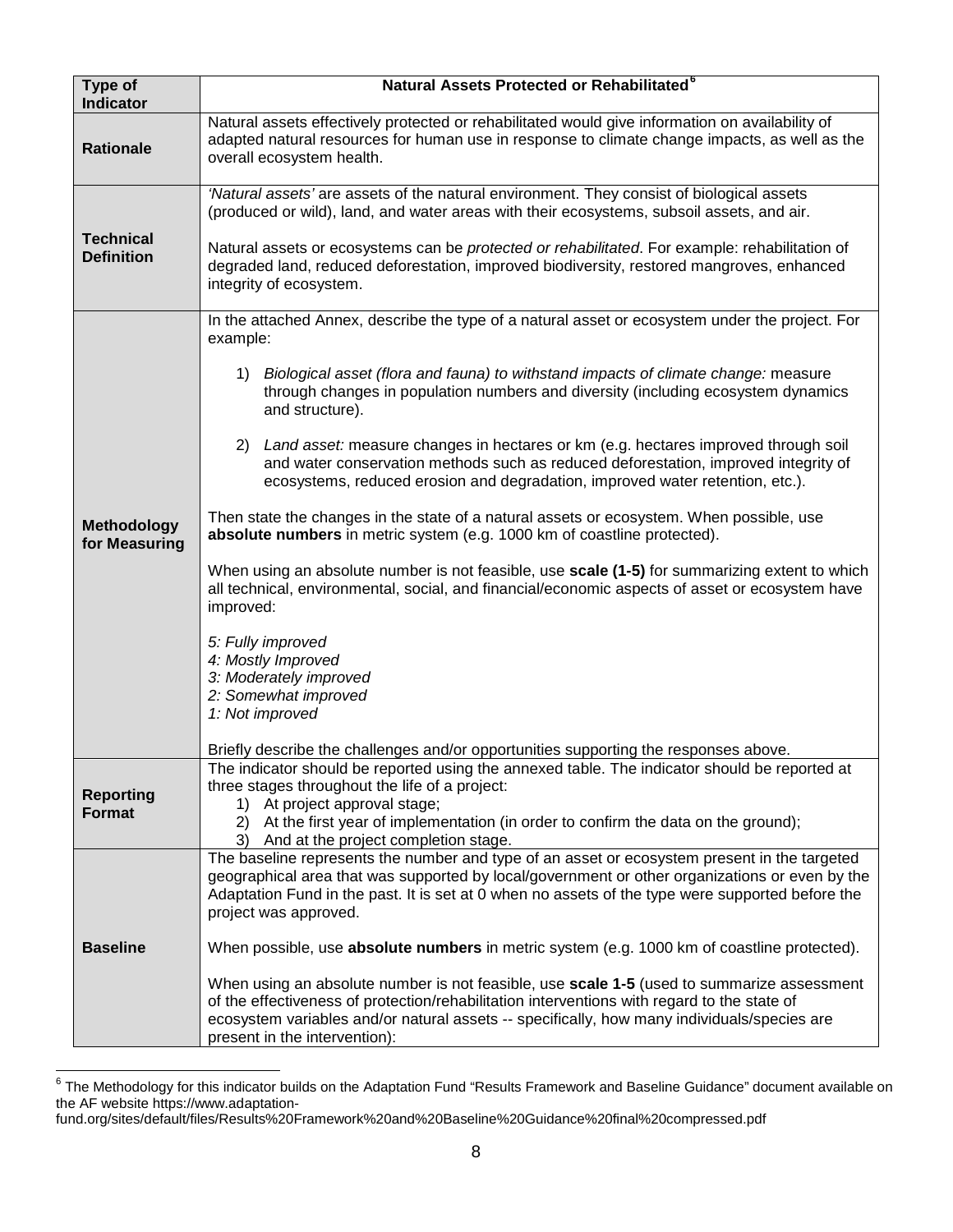|                    | 5: Very effective (All elements are present)<br>4: Effective (Most elements are present)<br>3: Moderately effective (Some elements are present)<br>2: Partially effective (Most elements are not present)<br>1: Ineffective (No elements are present)              |
|--------------------|--------------------------------------------------------------------------------------------------------------------------------------------------------------------------------------------------------------------------------------------------------------------|
| <b>Time Period</b> | Project duration                                                                                                                                                                                                                                                   |
| Data Sources       | Findings of special studies, mapping exercises, environmental monitoring systems, before-and-<br>after photographs, site visits.<br>Project documents (including description of interventions in targeted area(s) and description of<br>targeted natural asset(s). |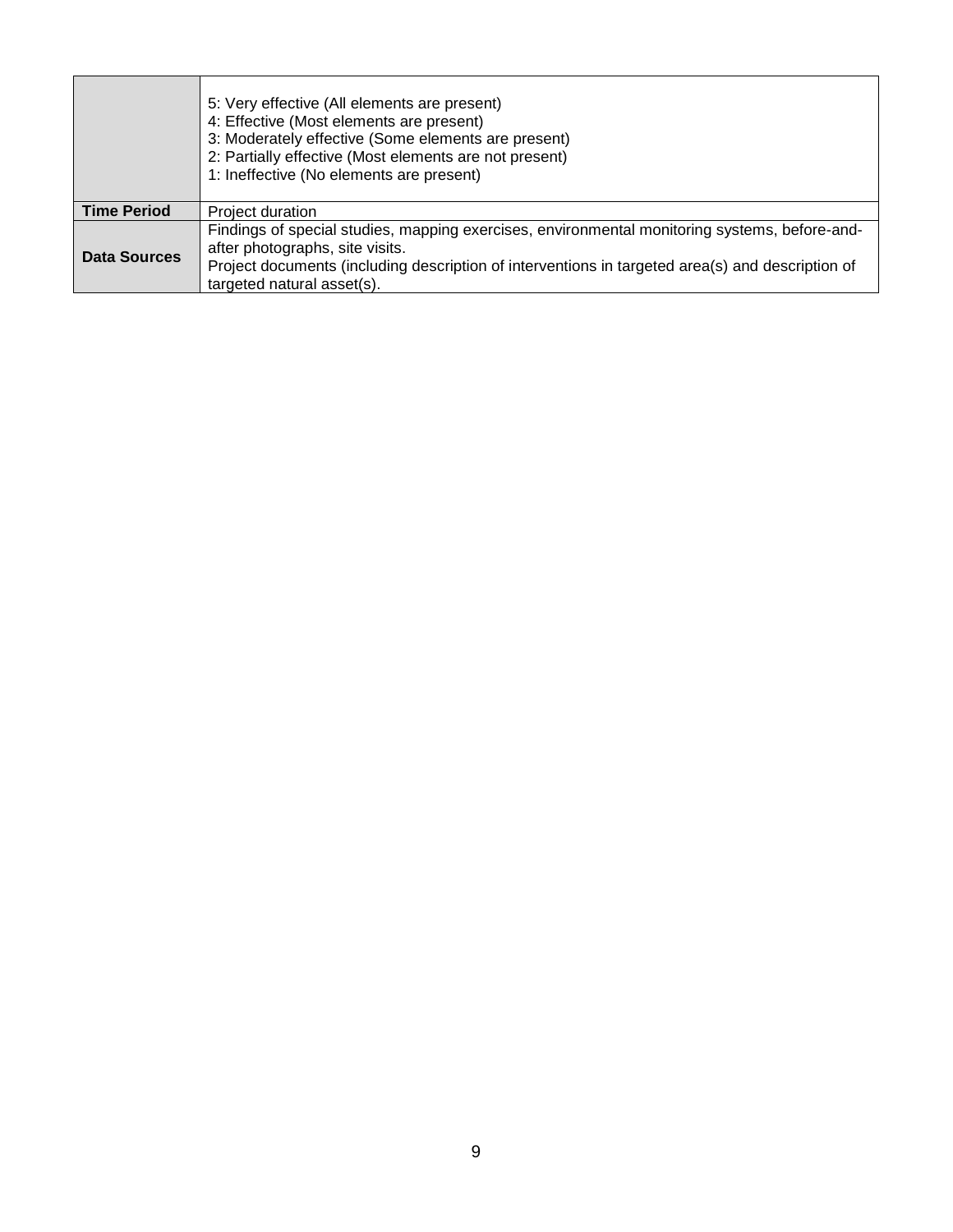## **LIST OF TABLES FOR REPORTING ADAPTATION FUND CORE IMPACT INDICATORS**

| <b>Adaptation Fund Core Impact Indicator "Number of Beneficiaries"</b> |                                         |                                                    |                                                                      |                                                              |  |
|------------------------------------------------------------------------|-----------------------------------------|----------------------------------------------------|----------------------------------------------------------------------|--------------------------------------------------------------|--|
| Date of Report                                                         |                                         |                                                    |                                                                      |                                                              |  |
| <b>Project Title</b>                                                   |                                         |                                                    |                                                                      |                                                              |  |
| <b>Country</b>                                                         |                                         |                                                    |                                                                      |                                                              |  |
| <b>Implementing Agency</b>                                             |                                         |                                                    |                                                                      |                                                              |  |
| <b>Project Duration</b>                                                |                                         |                                                    |                                                                      |                                                              |  |
|                                                                        | <b>Baseline</b><br>(absolute<br>number) | Target at project<br>approval (absolute<br>number) | Adjusted target first<br>year of implementation<br>(absolute number) | Actual at<br>completion <sup>7</sup><br>(absolute<br>number) |  |
| <b>Direct beneficiaries</b><br>supported by the project                |                                         |                                                    |                                                                      |                                                              |  |
| Female direct beneficiaries                                            |                                         |                                                    |                                                                      |                                                              |  |
| Youth direct beneficiaries                                             |                                         |                                                    |                                                                      |                                                              |  |
| <b>Indirect beneficiaries</b><br>supported by the project              |                                         |                                                    |                                                                      |                                                              |  |
| Female indirect beneficiaries                                          |                                         |                                                    |                                                                      |                                                              |  |
| Youth indirect beneficiaries                                           |                                         |                                                    |                                                                      |                                                              |  |

<span id="page-10-0"></span><sup>7</sup> At project completion, the proponent could report on % targeted population reached or successfully supported (the absolute numbers could then be deduced from that figure)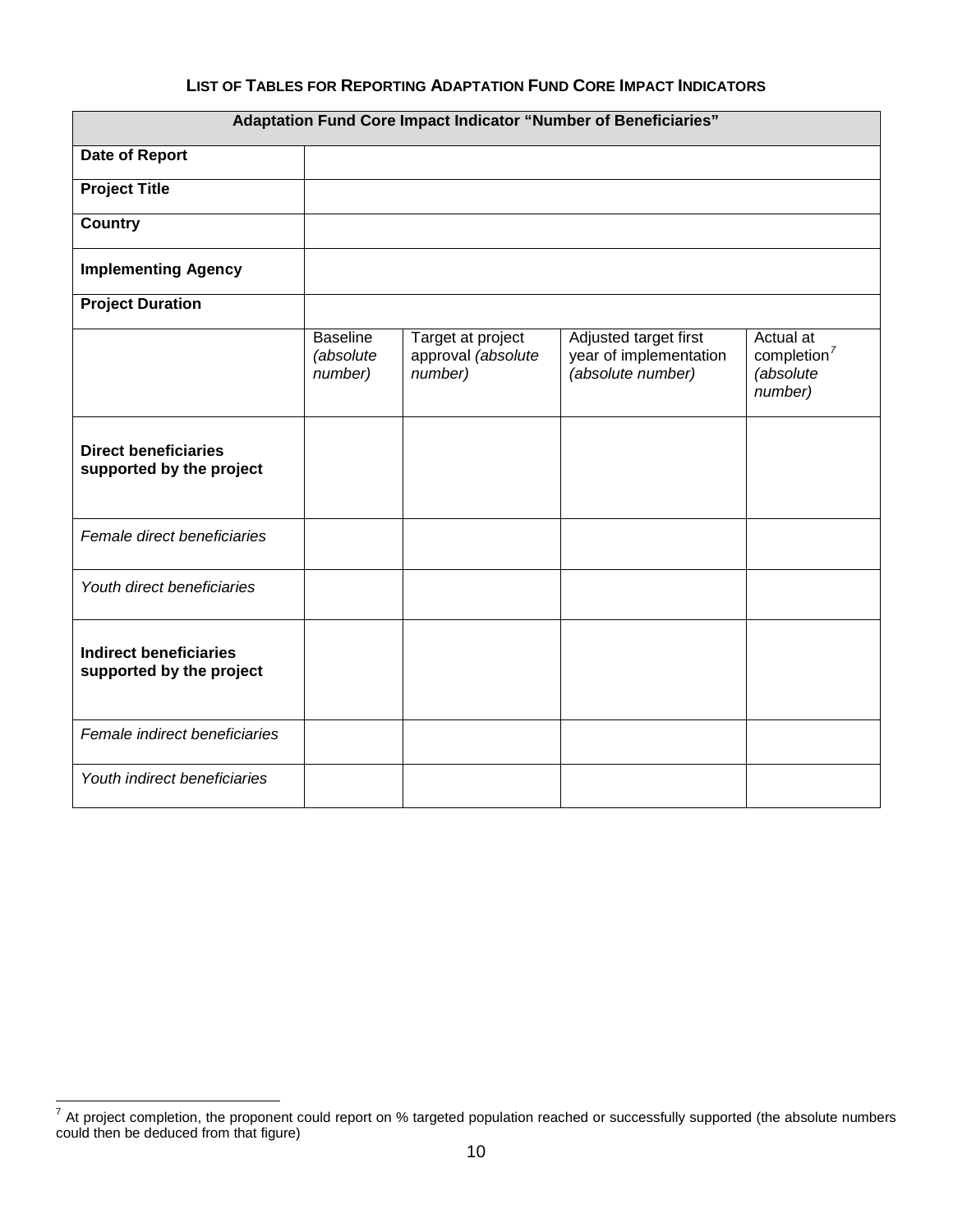| <b>Adaptation Fund Core Impact Indicator "Early Warning Systems"</b> |                 |                               |                                                    |                         |  |
|----------------------------------------------------------------------|-----------------|-------------------------------|----------------------------------------------------|-------------------------|--|
| <b>Date of Report</b>                                                |                 |                               |                                                    |                         |  |
| <b>Project Title</b>                                                 |                 |                               |                                                    |                         |  |
| <b>Country</b>                                                       |                 |                               |                                                    |                         |  |
| <b>Implementing Agency</b>                                           |                 |                               |                                                    |                         |  |
| <b>Project Duration</b>                                              |                 |                               |                                                    |                         |  |
|                                                                      | <b>Baseline</b> | Target at project<br>approval | Adjusted target first<br>year of<br>implementation | Actual at<br>completion |  |
| <b>Adopted Early Warning</b><br><b>Systems</b>                       |                 |                               |                                                    |                         |  |
| (Category targeted $-1$ , 2, 3,<br>4; and absolute number)           |                 |                               |                                                    |                         |  |
| (1) risk knowledge,                                                  |                 |                               |                                                    |                         |  |
| (2) monitoring and warning<br>service,                               |                 |                               |                                                    |                         |  |
| (3) dissemination and<br>communication,                              |                 |                               |                                                    |                         |  |
| (4) response capability.                                             |                 |                               |                                                    |                         |  |
| (report for each project<br>component)                               |                 |                               |                                                    |                         |  |
| Hazard (select from the list<br>on page 2)                           |                 |                               |                                                    |                         |  |
| (report for each project<br>component)                               |                 |                               |                                                    |                         |  |
| <b>Geographical coverage</b><br>(km2)                                |                 |                               |                                                    |                         |  |
| (report for each project<br>component)                               |                 |                               |                                                    |                         |  |
| <b>Number of municipalities</b><br>(number)                          |                 |                               |                                                    |                         |  |
| (report for each project<br>component)                               |                 |                               |                                                    |                         |  |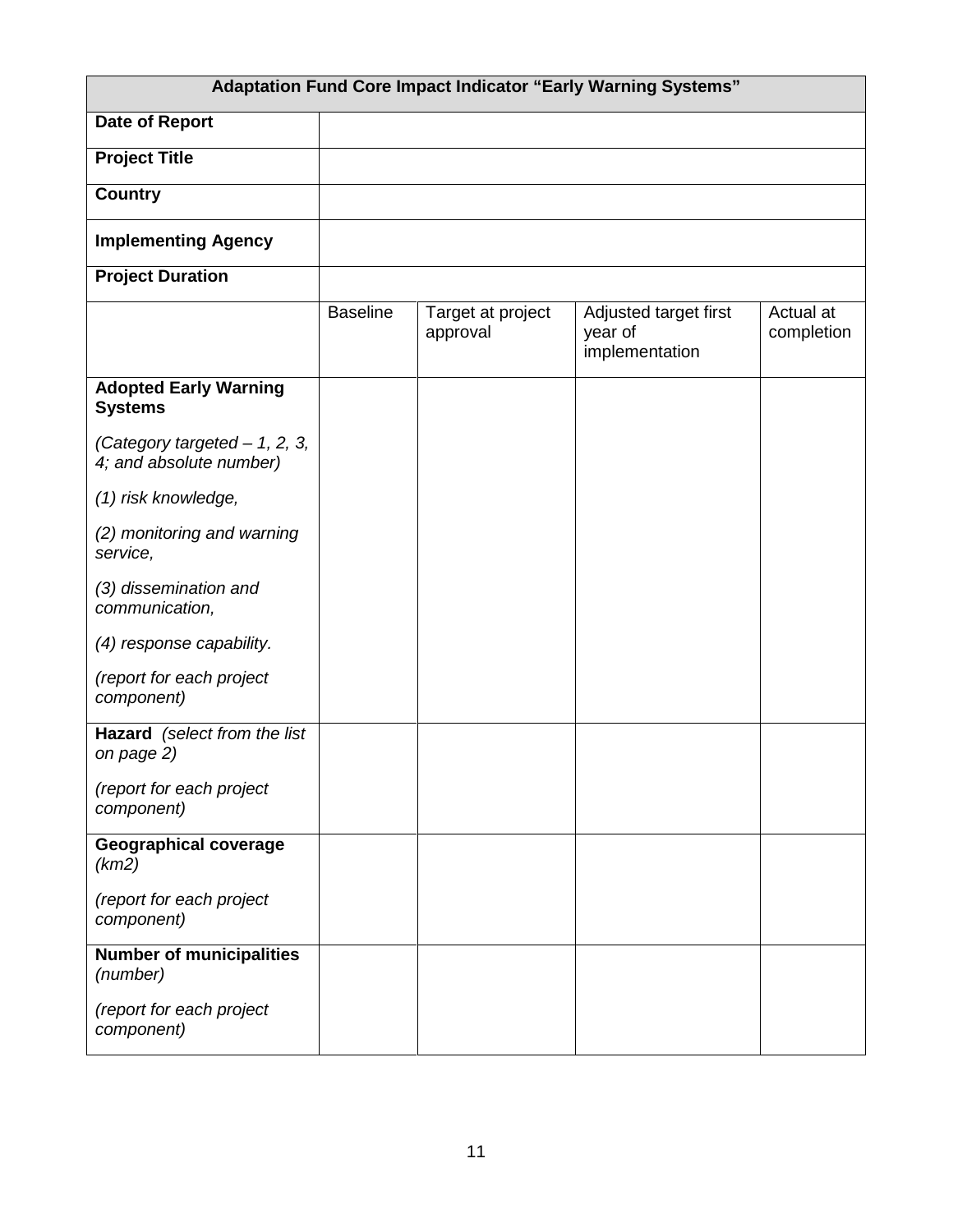| Adaptation Fund Core Impact Indicator "Assets Produced, Developed, Improved, or<br>Strengthened" |                 |                               |                                                    |                         |
|--------------------------------------------------------------------------------------------------|-----------------|-------------------------------|----------------------------------------------------|-------------------------|
| Date of Report                                                                                   |                 |                               |                                                    |                         |
| <b>Project Title</b>                                                                             |                 |                               |                                                    |                         |
| <b>Country</b>                                                                                   |                 |                               |                                                    |                         |
| <b>Implementing Agency</b>                                                                       |                 |                               |                                                    |                         |
| <b>Project Duration</b>                                                                          |                 |                               |                                                    |                         |
|                                                                                                  | <b>Baseline</b> | Target at project<br>approval | Adjusted target first<br>year of<br>implementation | Actual at<br>completion |
| Sector (identify)                                                                                |                 |                               |                                                    |                         |
| <b>Targeted Asset</b>                                                                            |                 |                               |                                                    |                         |
| 1) Health and Social Infrastructure<br>(developed/improved)                                      |                 |                               |                                                    |                         |
| 2) Physical asset                                                                                |                 |                               |                                                    |                         |
| (produced/improved/strengthened)                                                                 |                 |                               |                                                    |                         |
| <b>Changes in Asset</b> (Quantitative<br>or qualitative depending on the<br>asset)               |                 |                               |                                                    |                         |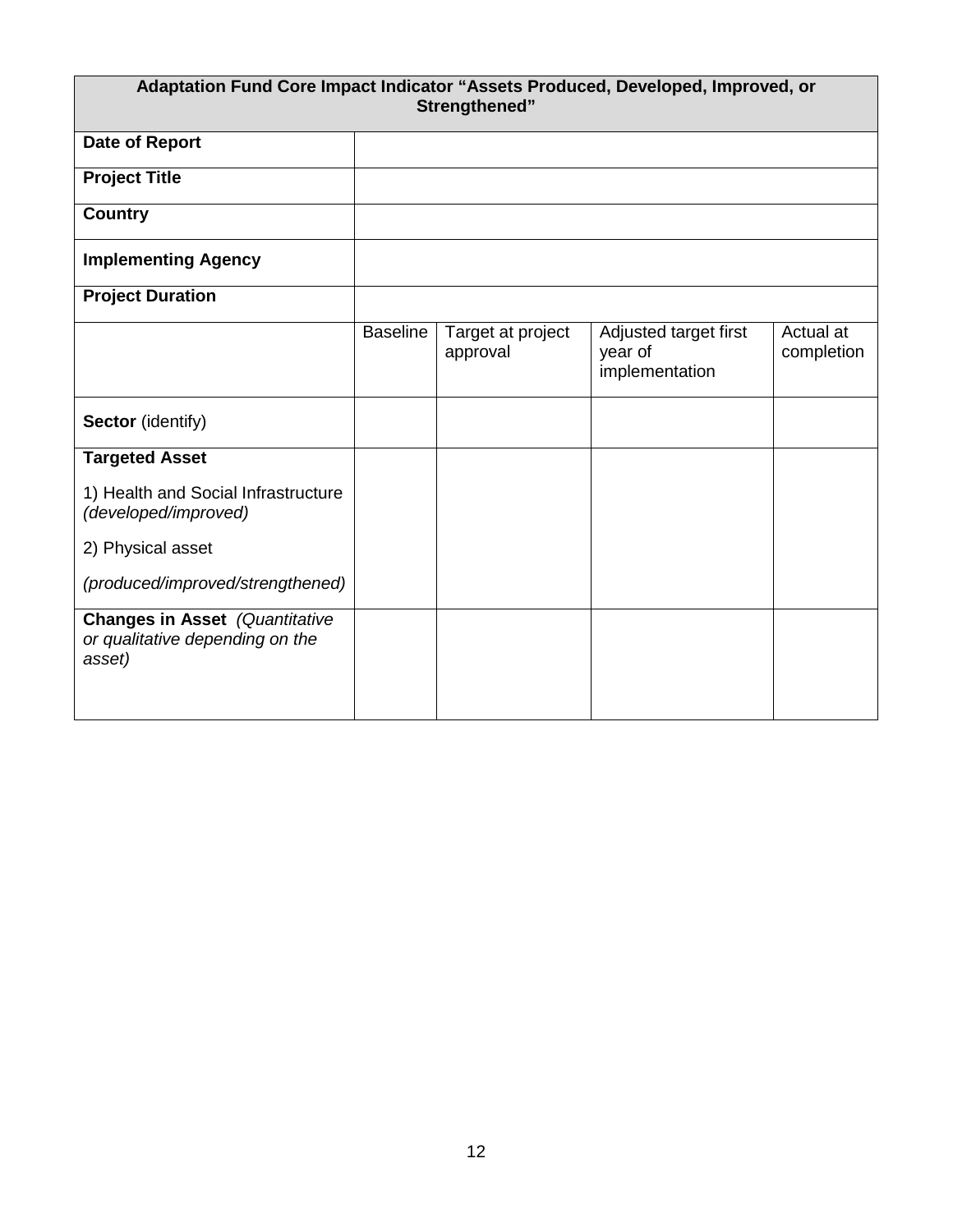| Adaptation Fund Impact Indicator "Increased income, or avoided decrease in income" |                 |                               |                                                    |                         |  |  |
|------------------------------------------------------------------------------------|-----------------|-------------------------------|----------------------------------------------------|-------------------------|--|--|
| Date of Report                                                                     |                 |                               |                                                    |                         |  |  |
| <b>Project Title</b>                                                               |                 |                               |                                                    |                         |  |  |
| <b>Country</b>                                                                     |                 |                               |                                                    |                         |  |  |
| <b>Implementing Agency</b>                                                         |                 |                               |                                                    |                         |  |  |
| <b>Project Duration</b>                                                            |                 |                               |                                                    |                         |  |  |
|                                                                                    | <b>Baseline</b> | Target at project<br>approval | Adjusted target first<br>year of<br>implementation | Actual at<br>completion |  |  |
| Income Source <sup>8</sup> (name)                                                  |                 |                               |                                                    |                         |  |  |
| <b>Income Source</b>                                                               |                 |                               |                                                    |                         |  |  |
| Income level (USD)                                                                 |                 |                               |                                                    |                         |  |  |
| <b>Number of households</b><br>(total number in the project<br>area)               |                 |                               |                                                    |                         |  |  |
| (report for each project<br>component)                                             |                 |                               |                                                    |                         |  |  |

<span id="page-13-0"></span><sup>8&</sup>lt;br><sup>8</sup> When the numbers of livelihoods go through significant changes, such as when sources of income are diversified, it may be useful to illustrate the changes by primary livelihoods.